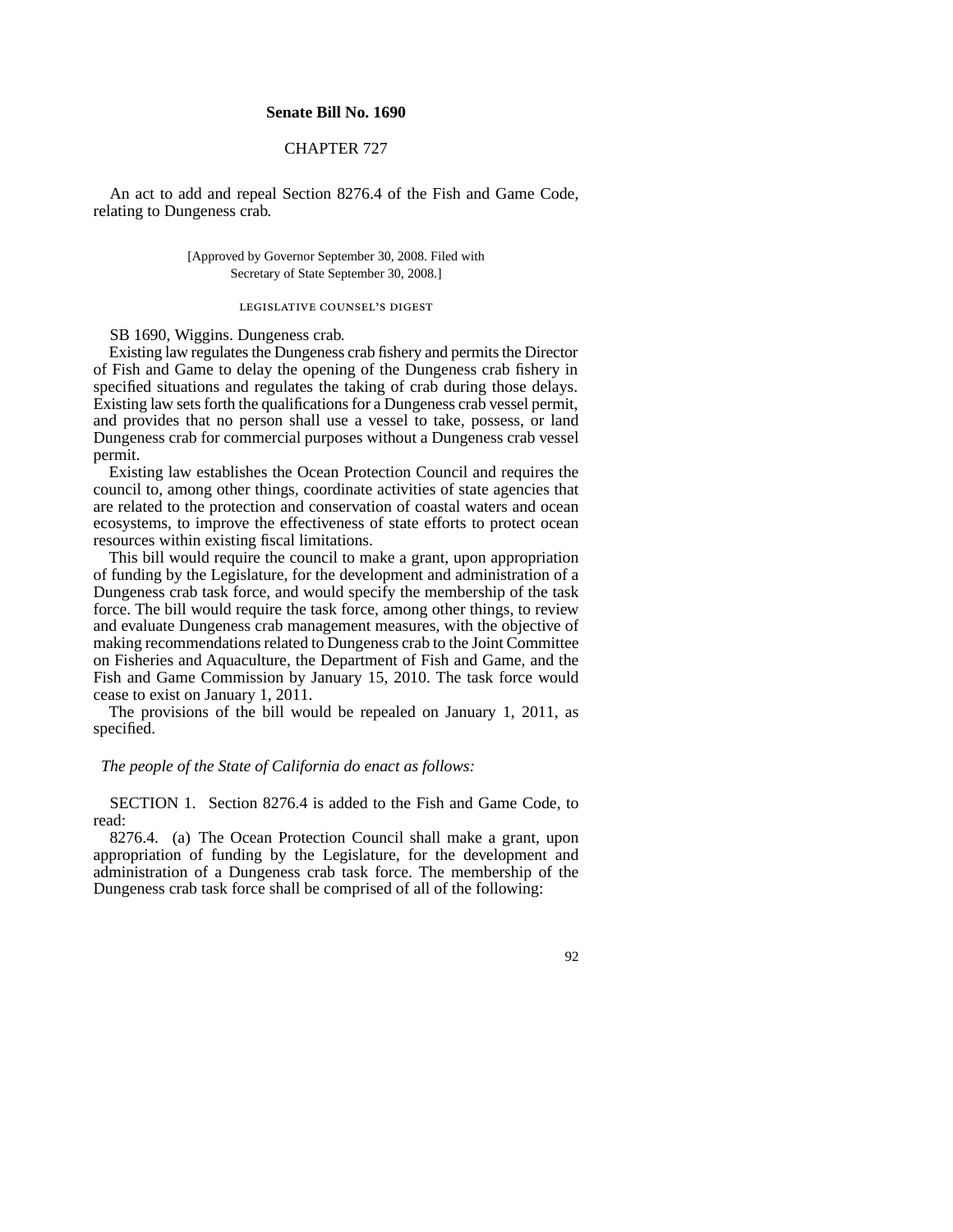(1) Two members representing sport fishing interests.

(2) Two members representing crab processing interests.

(3) One member representing commercial passenger fishing vessel interests.

(4) Two ex officio members representing nongovernmental organization interests.

(5) One ex officio representative of Sea Grant.

(6) Two ex officio members representing the department.

(7) Seventeen members representing commercial fishery interests, elected

by licensed persons possessing valid Dungeness crab permits in their respective ports and production levels, as follows:

(A) Four members from Crescent City.

(B) One member from Trinidad.

(C) Two members from Eureka.

(D) Two members from Fort Bragg.

(E) Two members from Bodega Bay.

(F) Two members from San Francisco. (G) Two members from Half Moon Bay.

(H) One member from ports south of Half Moon Bay.

(I) One member who has a valid California nonresident crab permit.

(b) For ports with more than one representative, elected members and their alternates shall represent both the upper and lower, and in some cases middle, production levels. Production levels shall be based on the average landing during the previous five years, of valid crab permitholders who landed a minimum of 25,000 pounds of crab during the same period.

(c) The Dungeness crab task force shall do all of the following:

(1) Under the guidance of a professional facilitator hired by the Ocean Protection Council for this purpose, review and evaluate Dungeness crab management measures with the objective of making recommendations to the Joint Committee on Fisheries and Aquaculture, the department, and the commission no later than January 15, 2010.

(2) Make recommendations, including, but not limited to, the need for a permanent Dungeness crab advisory committee, refining sport and commercial Dungeness crab management, establishing a Dungeness crab marketing commission, and the need for statutory changes to accomplish task force objectives.

(3) In considering Dungeness crab management options, prioritize the review of pot limit restriction options, harvest allocation, current and future sport and commercial fishery effort, season modifications, essential fishery information needs, and short- and long-term objectives for improved management.

(d) The task force may establish subcommittees of specific user groups from the task force membership to focus on issues specific to sport fishing, commercial harvest, or crab processing. The subcommittees shall report their recommendations, if any, to the task force.

(e) The Ocean Protection Council may include in a grant, funding to cover department staffing costs, as well as task force participant travel.

92